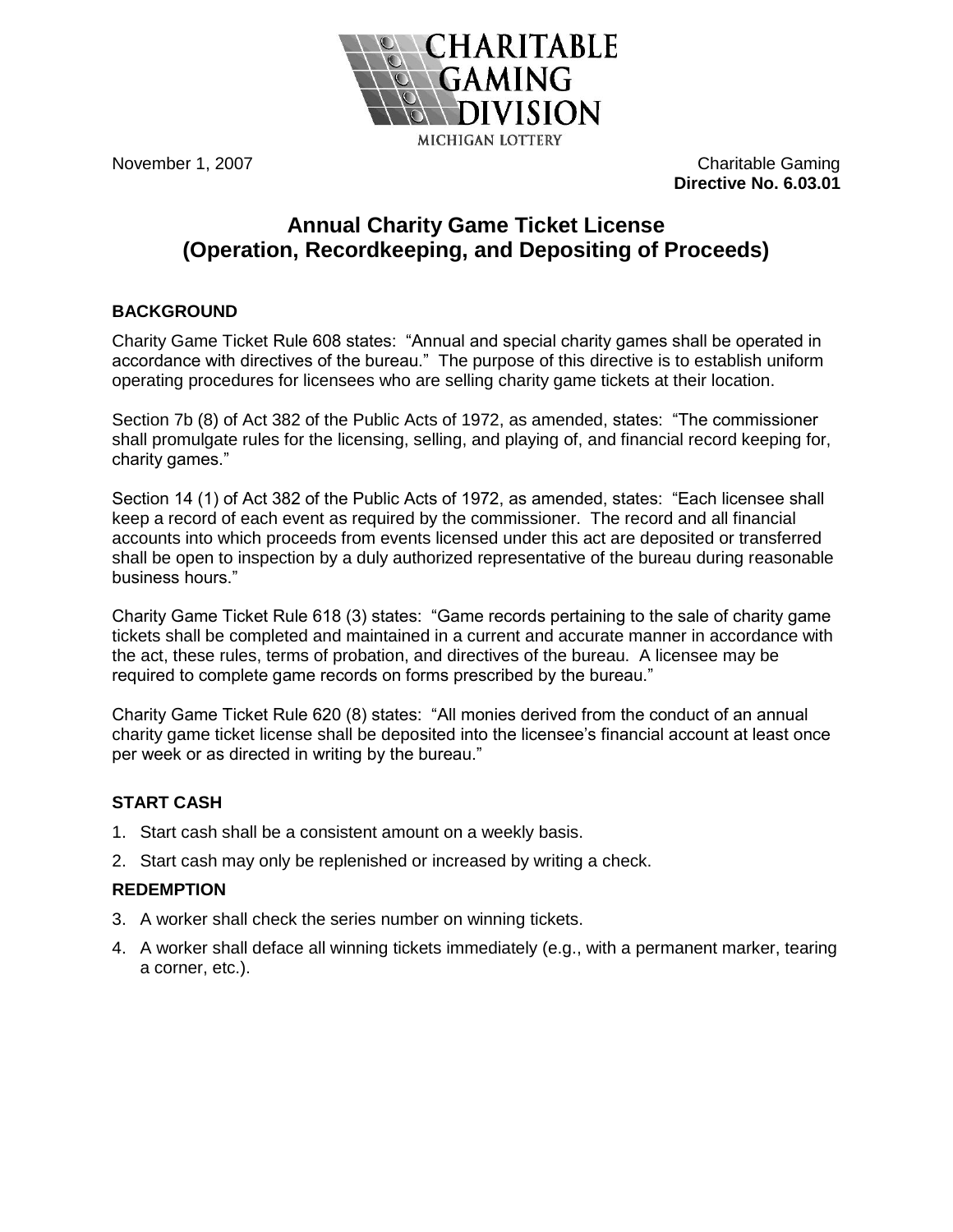## **RECONCILIATION**

- 5. At the end of each shift or at the close of business, all winning tickets and the remaining cash shall be locked in a secured location.
- 6. The licensee shall reconcile the winning tickets and start cash each day tickets are sold.

**NOTE:** The winning tickets plus the ending cash should equal the worker's beginning start cash.

7. Once the winning tickets are reconciled, destroy the tickets immediately (e.g., tearing them in half, shredding, placing tickets in a bucket of water, etc.).

### **REPORTING**

- 8. An annual charity game ticket licensee shall be required to complete the Charity Game Ticket Accountability form. This may be a manually completed version of the bureau's current accountability form, the bureau's computerized version of the form, or the licensee's own accountability form, if the licensee has received prior written approval from the bureau to use the form.
- 9. A Charity Game Ticket Accountability form shall only include one (1) consecutive 7-day period. The licensee may choose the beginning day of the consecutive 7-day period.
- 10. The licensee shall conduct a complete physical inventory of all unsold tickets at the end of its consecutive 7-day period.
- 11. After a physical inventory has been taken of all unsold charity game tickets, enter the amount on the Charity Game Ticket Accountability form as the ending inventory.

**NOTE:** The ending inventory amount should be the same as the beginning inventory amount for the following week.

- 12. A Workers Service Record form must be completed on a daily basis for all workers.
- 13. The licensee must not split its weekly reporting period to accommodate the end of a quarter for purposes of filing a financial statement. The licensee shall use a full 13 weeks of records.

### **DEPOSIT**

14. All annual charity game ticket proceeds shall be deposited at least once per week, and within 2 business days following the day the licensee takes a physical inventory and completes its records for the previous consecutive 7-day period.

**NOTE:** The proceeds deposited shall coincide with the time period of the records (e.g., if the records are completed on Tuesday morning, all monies collected up to that point shall be deposited by Thursday).

15. Charity game ticket proceeds shall not be deposited in or transferred to the Lottery Club Keno account.